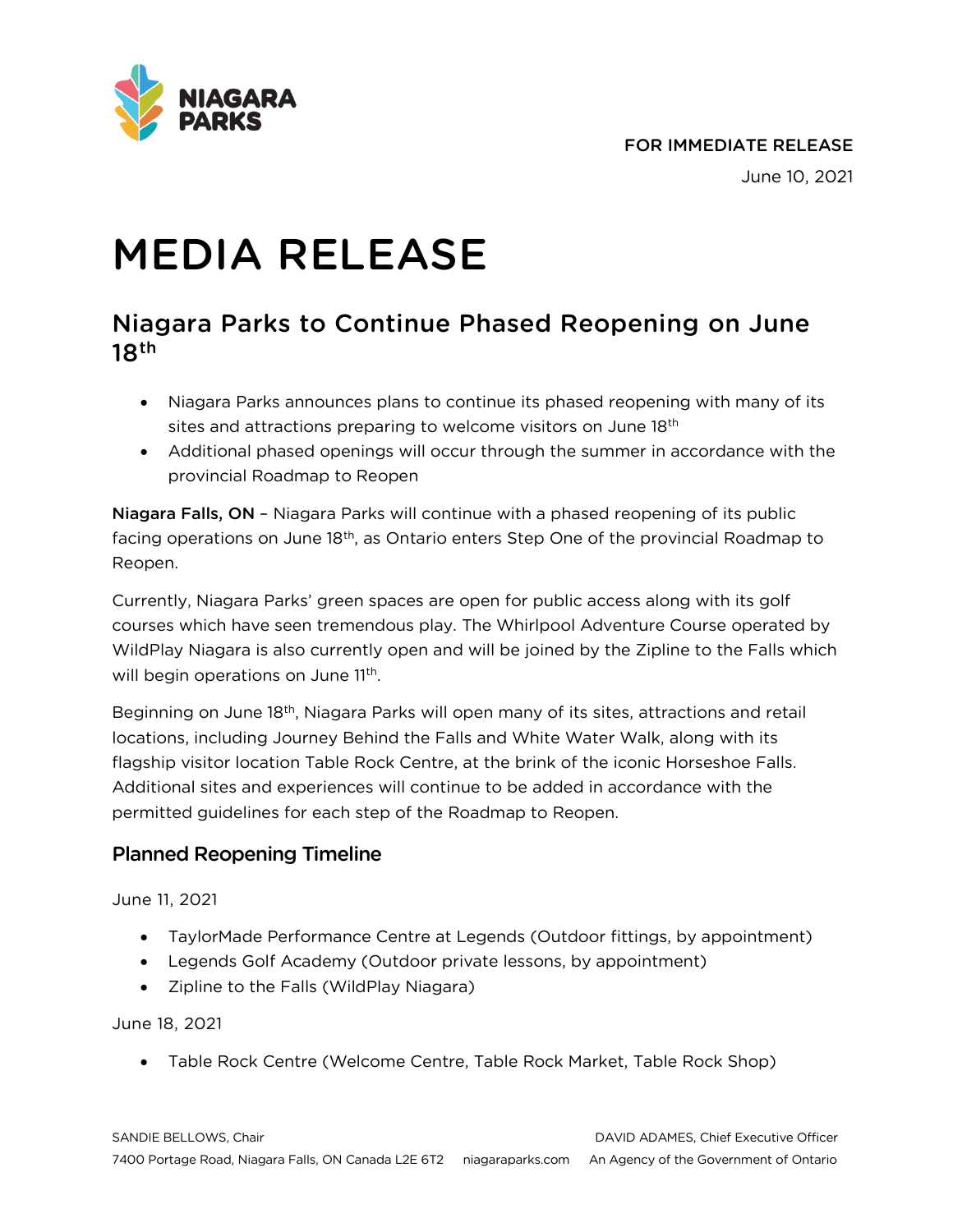

- Journey Behind the Falls
- White Water Walk
- Whirlpool Aero Car
- Queen Victoria Place Retail
- Riverview Patio and Tim Hortons at Queen Victoria Place
- Niagara Glen Nature Centre
- Table Rock Patio (June 19)

#### July 1, 2021

- Falls Incline Railway
- Grand View Marketplace (ice cream, food carts, pop-up retail)
- Murray Hill Welcome Centre
- Queen Victoria Place Restaurant (patio)

#### July 2, 2021

- Niagara City Cruises by Hornblower (dependent on provincial guidelines)
- Grand View Welcome Centre (dependent on opening of boat cruise)
- Grand View Restaurant (dependent on opening of boat cruise)
- Grand View Retail (dependent on opening of boat cruise)
- Old Fort Erie (outdoor tours)
- Laura Secord Homestead (outdoor garden tours)

#### July 23, 2021

- Table Rock House Restaurant
- Niagara Parks Butterfly Conservatory
- Butterfly Café
- TaylorMade Fitting Centre (Indoor)
- WEGO Green Line

### Niagara Parks Power Station

Niagara Parks' newest landmark attraction, the Niagara Parks Power Station, will officially open its doors on July 30<sup>th</sup> offering daytime guided and self-guided tours daily through August 15<sup>th</sup>. The station will then be open Fridays, Saturdays and Sundays through the remainder of August for the daytime experience. The immersive sight and sound night show "Currents: Niagara's Power Transformed" will open on September 3<sup>rd</sup> with the attraction planned to operate daily from that date forward.